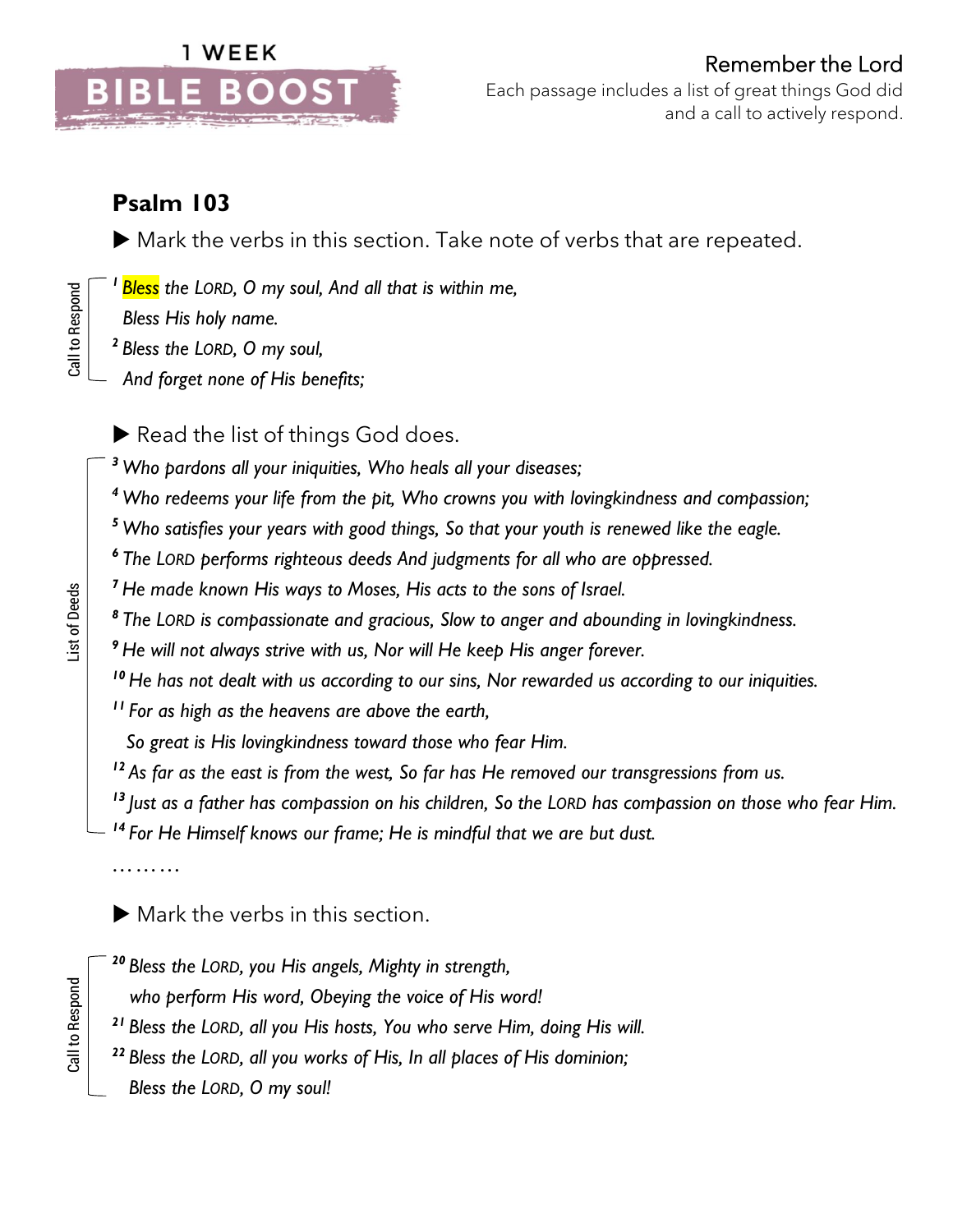## **Psalm 105**

 $\blacktriangleright$  Mark the verbs.

*Oh give thanks to the LORD, call upon His name; Make known His deeds among the peoples.*

- *Sing to Him, sing praises to Him; Speak of all His wonders.*
- *Glory in His holy name; Let the heart of those who seek the LORD be glad.*
- *Seek the LORD and His strength; Seek His face continually.*
- *Remember His wonders which He has done, His marvels and the judgments uttered by His mouth,*

Read the list of things God did for Israel.

*O seed of Abraham, His servant, O sons of Jacob, His chosen ones!*

*He is the LORD our God; His judgments are in all the earth.*

*He has remembered His covenant forever, The word which He commanded to a thousand generations,*

*The covenant which He made with Abraham, And His oath to Isaac.*

*Then He confirmed it to Jacob for a statute, To Israel as an everlasting covenant,*

*Saying, "To you I will give the land of Canaan As the portion of your inheritance,"*

*When they were only a few men in number, Very few, and strangers in it.*

*And they wandered about from nation to nation, From one kingdom to another people.*

*He permitted no man to oppress them, And He reproved kings for their sakes:*

*"Do not touch My anointed ones, And do My prophets no harm."*

*And He called for a famine upon the land; He broke the whole staff of bread.*

*He sent a man before them, Joseph, who was sold as a slave.*

*They afflicted his feet with fetters, He himself was laid in irons;*

*Until the time that his word came to pass, The word of the LORD tested him.*

*The king sent and released him, The ruler of peoples, and set him free.*

*He made him lord of his house And ruler over all his possessions,*

*To imprison his princes at will, That he might teach his elders wisdom.*

*Israel also came into Egypt; Thus Jacob sojourned in the land of Ham.*

*And He caused His people to be very fruitful, And made them stronger than their adversaries.*

*He turned their heart to hate His people, To deal craftily with His servants.*

*He sent Moses His servant, And Aaron, whom He had chosen.*

*They performed His wondrous acts among them, And miracles in the land of Ham.*

*………*

*For He remembered His holy word With Abraham His servant;*

*And He brought forth His people with joy, His chosen ones with a joyful shout.*

*He gave them also the lands of the nations* 

 *that they might take possession of the fruit of the peoples' labor,*

*So that they might keep His statutes And observe His laws, Praise the LORD!*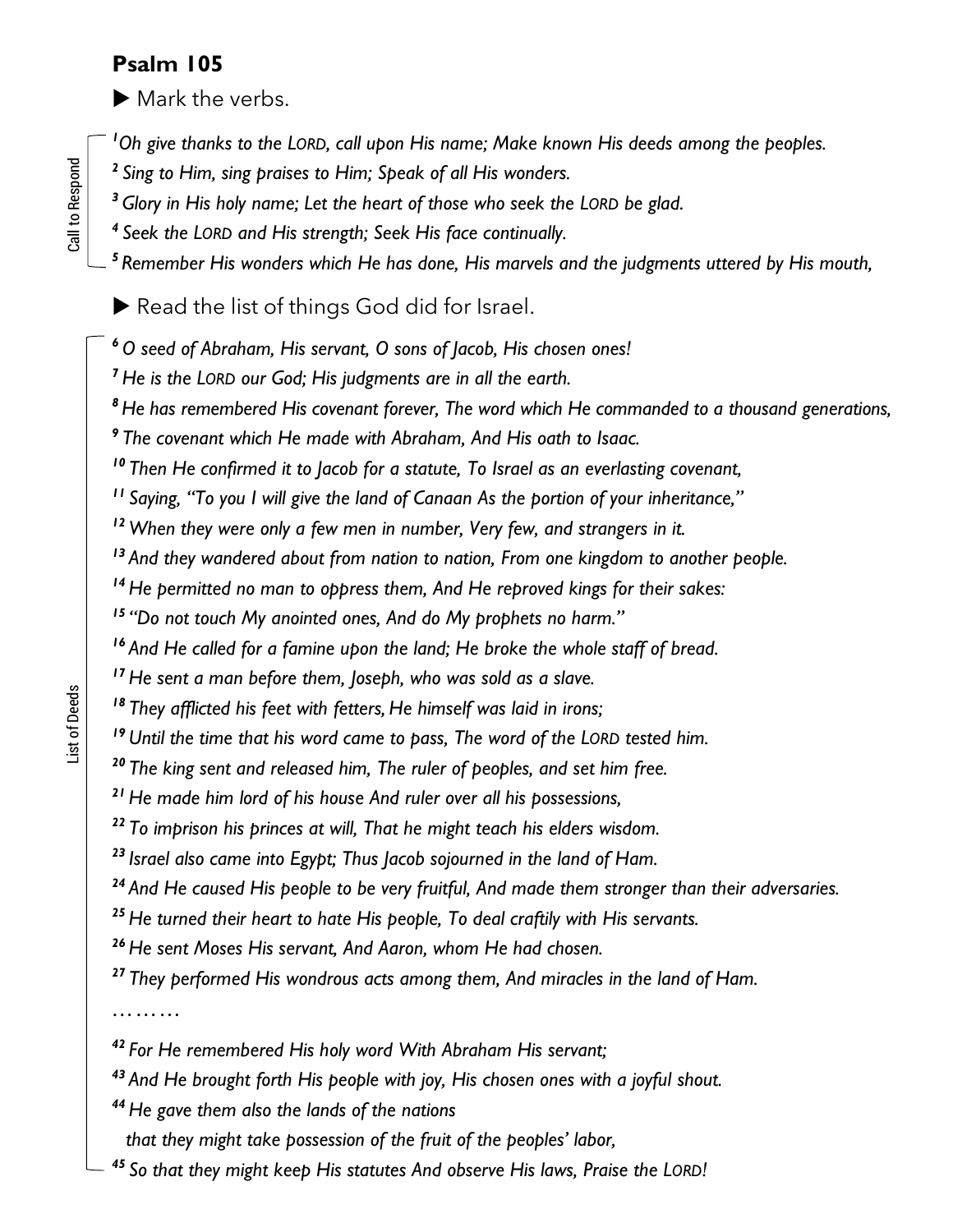## **Joshua 24**

Read what God did for Israel.

*<sup>1</sup>Then Joshua gathered all the tribes of Israel to Shechem, and called for the elders of Israel and for their heads and their judges and their officers; and they presented themselves before God.*

*2 Joshua said to all the people, "Thus says the LORD, the God of Israel,* 

*'From ancient times your fathers lived beyond the River, namely, Terah, the father of Abraham and the father of Nahor, and they served other gods. <sup>3</sup> Then I took your father Abraham from beyond the River, and led him through all the land of Canaan, and multiplied his descendants and gave him Isaac. <sup>4</sup> To Isaac I gave Jacob and Esau, and to Esau I gave Mount Seir to possess it; but Jacob and his sons went down to Egypt. <sup>5</sup> Then I sent Moses and Aaron, and I plagued Egypt by what I did in its midst; and afterward I brought you out. <sup>6</sup> I brought your fathers out of Egypt, and you came to the sea; and Egypt pursued your fathers with chariots and horsemen to the Red Sea. <sup>7</sup> But when they cried out to the LORD, He put darkness between you and the Egyptians, and brought the sea upon them and covered them; and your own eyes saw what I did in Egypt. And you lived in the wilderness for a long time. <sup>8</sup> Then I brought you into the land of the Amorites who lived beyond the Jordan, and they fought with you; and I gave them into your hand, and you took possession of their land when I destroyed them before you. <sup>9</sup> Then Balak the son of Zippor, king of Moab, arose and fought against Israel, and he sent and summoned Balaam the son of Beor to curse you. <sup>10</sup> But I was not willing to listen to Balaam. So he had to bless you, and I delivered you from his hand. <sup>11</sup> You crossed the Jordan and came to Jericho; and the citizens of Jericho fought against you, and the Amorite and the Perizzite and the Canaanite and the Hittite and the Girgashite, the Hivite and the Jebusite. Thus I gave them into your hand. <sup>12</sup> Then I sent the hornet before you and it drove out the two kings of the Amorites from before you, but not by your sword or your bow. <sup>13</sup> I gave you a land on which you had not labored, and cities which you had not built, and you have lived in them; you are eating of vineyards and olive groves which you did not plant.'*

Mark the verbs. Take note of verbs that are repeated.

*14 "Now, therefore, fear the LORD and serve Him in sincerity and truth; and put away the gods which your fathers served beyond the River and in Egypt, and serve the LORD. <sup>15</sup> If it is disagreeable in your sight to serve the LORD, choose for yourselves today whom you will serve: whether the gods which your fathers served which were beyond the River, or the gods of the Amorites in whose land you are living; but as for me and my house, we will serve the LORD."*

Call to Respond